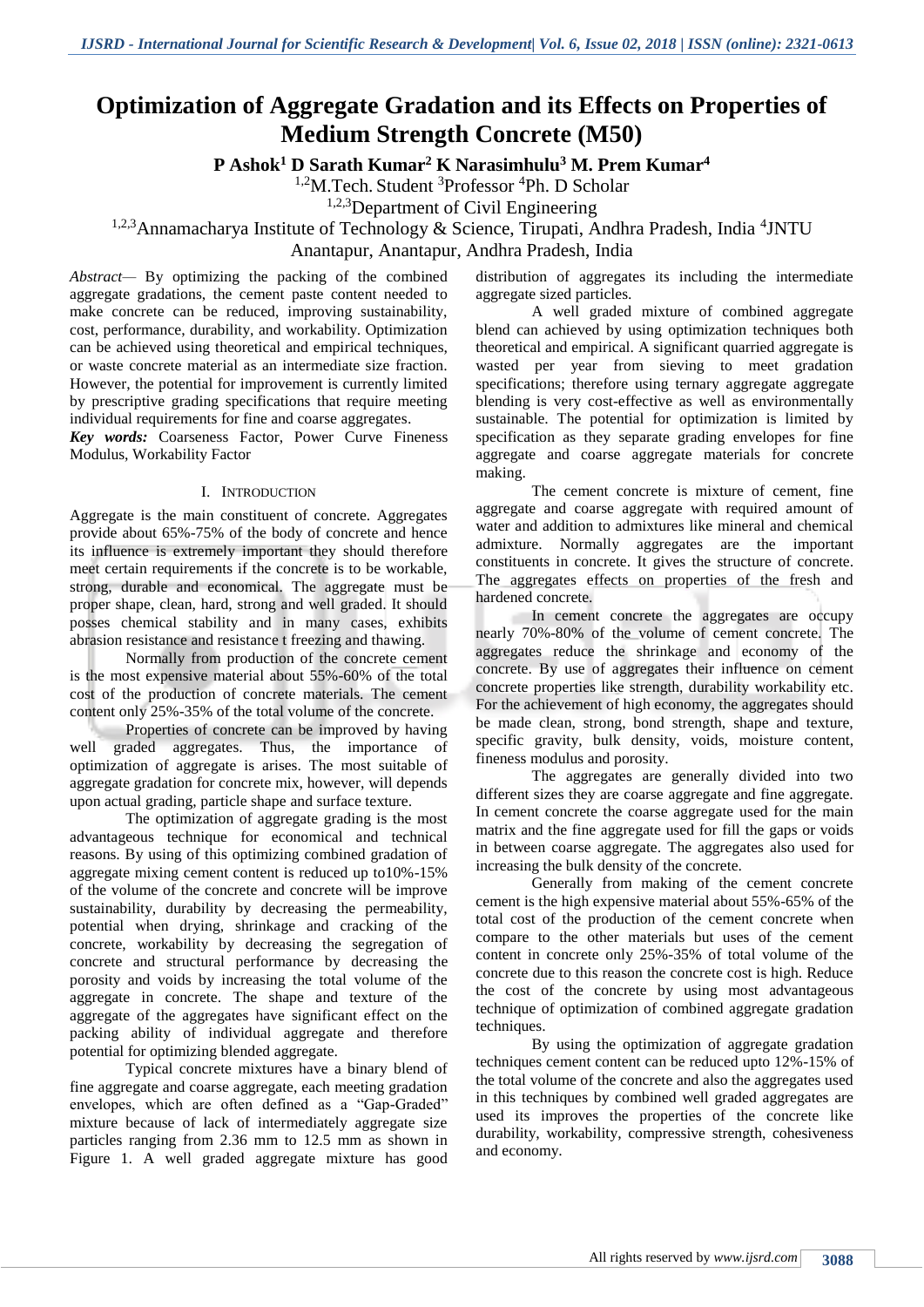This optimization of combined aggregate gradation provides the densest arrangement allowing the volume of the aggregate to maximize by minimizing the volume of the cement paste needed to provide sufficient workability.

The results is improve the workability, finishability and pumpability and reduced segregation when compare to concrete poorly graded aggregate gradation and reduced the shrinkage by directly reducing the cement paste in cement concrete with possible of increasing the aggregate content in concrete and reduced the shrinkage translates into reduced concrete.

#### *A. Power Curve*

The Fuller and Thompson groundbreaking work on optimization gradation to the concrete on greatest strength and workability. They concluded that aggregate should be well graded in sizes and combined with cement paste give the high density. They developed an ideal maximum density curve. It was shown that the Fuller curve may not always give the maximum strength or maximum density (Wig et al. 1916).

Further research Talbot and Richart developed the equation for maximum density line in 1923. The equation shown below

$$
P = \left[\frac{d}{D}\right]^{\mathrm{n}}
$$

Where

P= Combined percentage passing of aggregates,

d= Size of the particular or sieve size,

D= Largest particle or Maximum sieve size,

 $n=$  Grading type factor or Power factor  $(0.3, 0.35, 0.4, 0.45,$ 0.5, 0.55, 0.6).

#### *B. Fineness Modulus*

Abrams in 1918 study his own- famous work on concrete mix design. He found drawbacks with previous methods of proportioning for maximum strength because they neglected importance of the water. His primary concerned on strength, while workability was of interest only insofar as the concrete was workable enough to be used. However, he did state that there was a relationship between aggregate grading and the quantity of water required to produce workable concrete. To aid in the selection of aggregate gradations that would prevent the use of excessive water, he developed a method of representing aggregate gradation known as the Fineness modulus (FM). The fineness modulus equation given below

$$
Fineness modulus = \frac{Cumulative \ Retained}{100}
$$

In the ideal situation, a greater FM should be representing a coarser gradation. He developed charts that gave maximum fineness modulus that should be used with a given quality of water and cement-aggregate ratio. He suggested that any sieve analysis giving the same FM will require the same amount of water to produce a mix with the same plasticity and strength. He study that the surface area of the aggregate varied widely within a given FM but did not seem to affect strength. He did not comment on workability. Examination of the experimental work by Abrams reveals that as FM decreased, the amount of water per sack of cement increased (Abrams 1918).

# *C. Shilstone Coarseness Factor Chart*

The Shilstne in 1970 found several factors on concrete properties is depends on the aggregate gradation. He creates the methodology of well graded aggregates it includes the fine aggregate, intermediate aggregate and coarse aggregate sizes particles. They develop the coarseness factor chart in 1990. He also promoted the use a method of gradation an individual percent retained chart it gives easy identification of which size of the aggregates excessive or deficient.

Coarseness Factor =  $\frac{\% of \ Cumulative \ Retained \ 10 \ mm}{\% \ of \ Cumulative \ Retained \ 2.36 \ mm}$ Workability Factor =  $%$  of Cumulative Passing 2.36 mm

#### II. MATERIALS

*A. Cement* 

Cement is a good substance which acts as a binding agent for materials like sand, coarse aggregate and water. Normally cement is manufacture in industries with raw materials of clay, lime and other required amount of chemicals for manufacturing of cement. The manufacturing process either may be dry process or wet process now days only we manufacture the cement by dry process.

In this experimental investigation using of the cement taking from Ultra Tech cement of PPC 53 grade was used. The physical properties of this cement is found by laboratory test conducted on basis of IS code provisions.

| S.NO | Particulars                | Cement           |  |  |  |  |
|------|----------------------------|------------------|--|--|--|--|
|      | Normal Consistency         | 30 %             |  |  |  |  |
|      | Fineness of cement         | 5.7 %            |  |  |  |  |
|      | Setting time               |                  |  |  |  |  |
| 3    | Initial setting time       | $30 \text{ min}$ |  |  |  |  |
|      | Final setting time         | 10 hours         |  |  |  |  |
|      | Specific gravity of cement | 3.15             |  |  |  |  |
| 5    | Soundness of cement        | $5.5$ mm         |  |  |  |  |

Physical Properties of Cement

#### *B. Coarse Aggregate*

The aggregate which are retained on 4.75 mm IS sieve is normally termed as coarse aggregate. The size of the coarse aggregate determined by various considerations such as the thickness of the section, clear cover, reinforcement spacing, mixing and placing methods. Normally the large size of the aggregates are used as economy but the size of the aggregate not more than  $\frac{1}{4}$ <sup>th</sup> of the minimum thickness of the member as per IS 456-2000. The size of the coarse aggregate should b at least of the 5 mm less than the clear cover or 20mm.In this experimental work used of the coarse aggregate are 20 mm and 12.5 mm crushed aggregates. The coarse aggregate taking from Chandragiri quarry near Chandragiri Kota Chittoor (Dist), Andhra Pradesh.

| S.No | Particulars                                                                        | Coarse aggregate |
|------|------------------------------------------------------------------------------------|------------------|
|      | Crushing value                                                                     | 19.61 %          |
| 2    | Impact value                                                                       | 17.93%           |
| 3    | LOS –<br>ANGELS<br><b>ABRASION TEST</b><br><b>COARSE</b><br>ON<br><b>AGGREGATE</b> | 32.48 %          |
| 4    | Shape test<br>Flakiness index<br>Elongation index                                  | 9.41 %<br>9.71%  |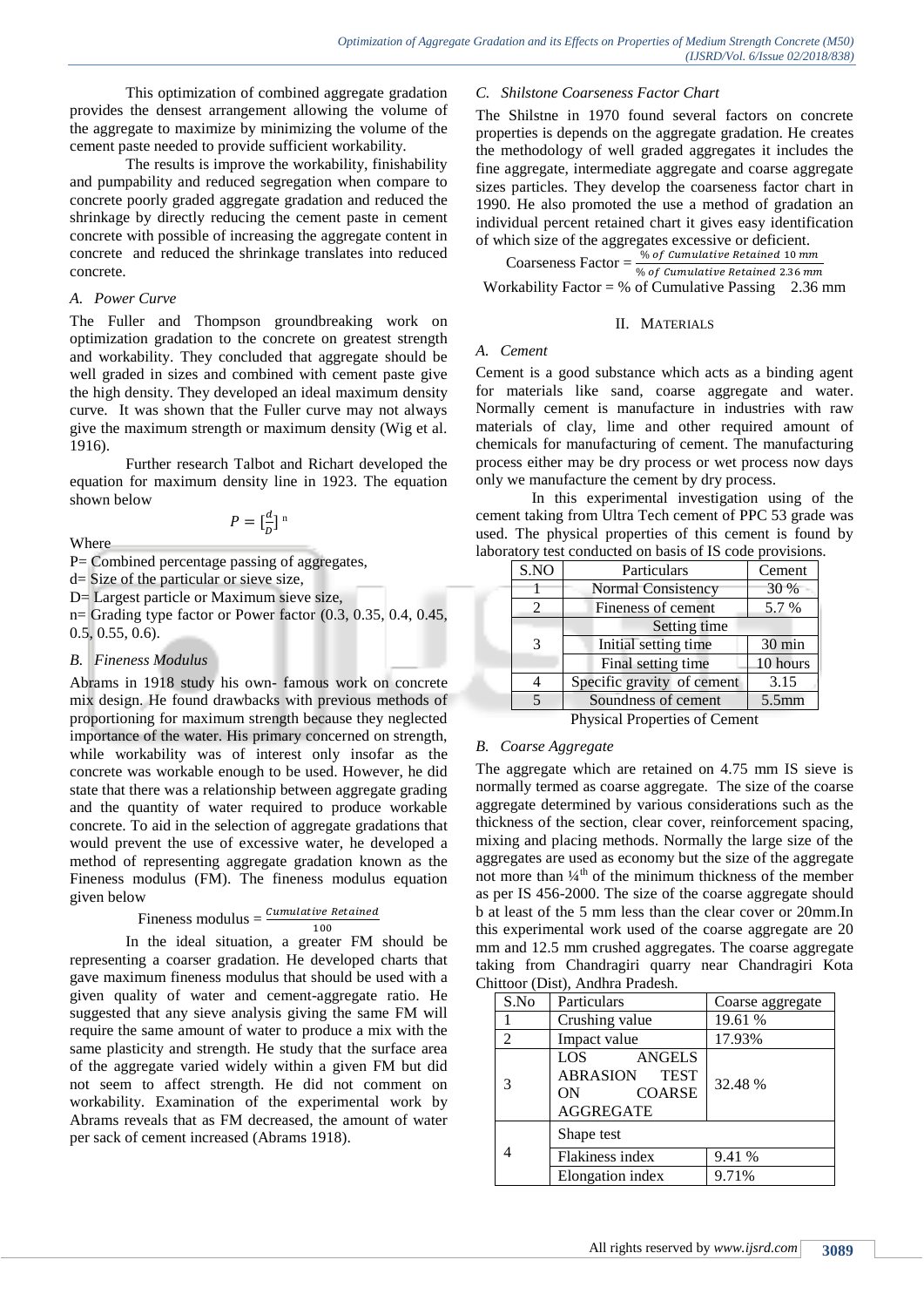

Gradation Curves of 12.5 mm Aggregate

# *C. Fine Aggregate*

The aggregate which passes through 4.75 mm IS sieve and retained 60 µ IS sieve. They can be made available from river banks or crushing of the stones. In this investigation the fine aggregate is used as M sand

# *1) M Sand*

In this experimental investigation used M sand is replacing of river sand. This M sand is taking from crushed stone from Chandaragiri quarry near Chandaragiri, Chittoor (Dist), Andhra Pradesh.

| S.No | Particulars                     | River sand    |
|------|---------------------------------|---------------|
|      | Specific gravity                | 2.63          |
|      | <b>Bulk</b> density             |               |
| 2    | Bulk density without compaction | 1.571 Kg/lit  |
|      | Bulk density with compaction    | $1.77$ Kg/lit |
| 3    | Water absorption                | 1.1%          |
|      | Bulking of M sand               | 14%           |
|      | 0.162<br><b>DI</b>              |               |

Physical Properties of M Sand

The sieve analysis is conducted on M sand based on IS 383:1970. It gives the gradation of the M sand.

|      |                 | Percentage of          |             |  |  |  |
|------|-----------------|------------------------|-------------|--|--|--|
| S.No | Sieve size (mm) | Cumulative passing (%) |             |  |  |  |
|      |                 | M sand                 | IS 383-1970 |  |  |  |
|      |                 |                        | (Zone II)   |  |  |  |
|      | 10              | 100                    | 100         |  |  |  |
|      | 4.75            | 100                    | 90-100      |  |  |  |
| 2    | 2.36            | 94.45                  | 75-100      |  |  |  |
| 3    | 1.18            | 70.6                   | 55-90       |  |  |  |
| 4    | 0.6             | 48.65                  | 35-59       |  |  |  |
| 5    | 0.3             | 28.7                   | $8-30$      |  |  |  |
|      | 0.15            | 19.55                  | $0 - 10$    |  |  |  |

Sieve Analysis of M Sand



Grading Curve of M Sand

Based on the sieve analysis according to the IS383:1970 is confirming to the Zone II. The M Sand fineness modulus is 2.38.

## III. METHODOLOGY

By using the optimization of combined aggregate gradation such as maximum density line or power curve, coarseness factor chart, fineness modulus and surface area and also IS 10262:2009 prepared four concrete mix designs normal strength concrete of 20MPa on bases of the physical properties of the materials.

The proportion of the volume of aggregates in concrete (Coarse and Fine) are not fixed based on the Zone confirming. Based on the optimization of combined aggregate gradation technique of power curve fixing the trail proportions to the volume of the concrete.

The well grade concrete is prepared based on the coarseness factor chart.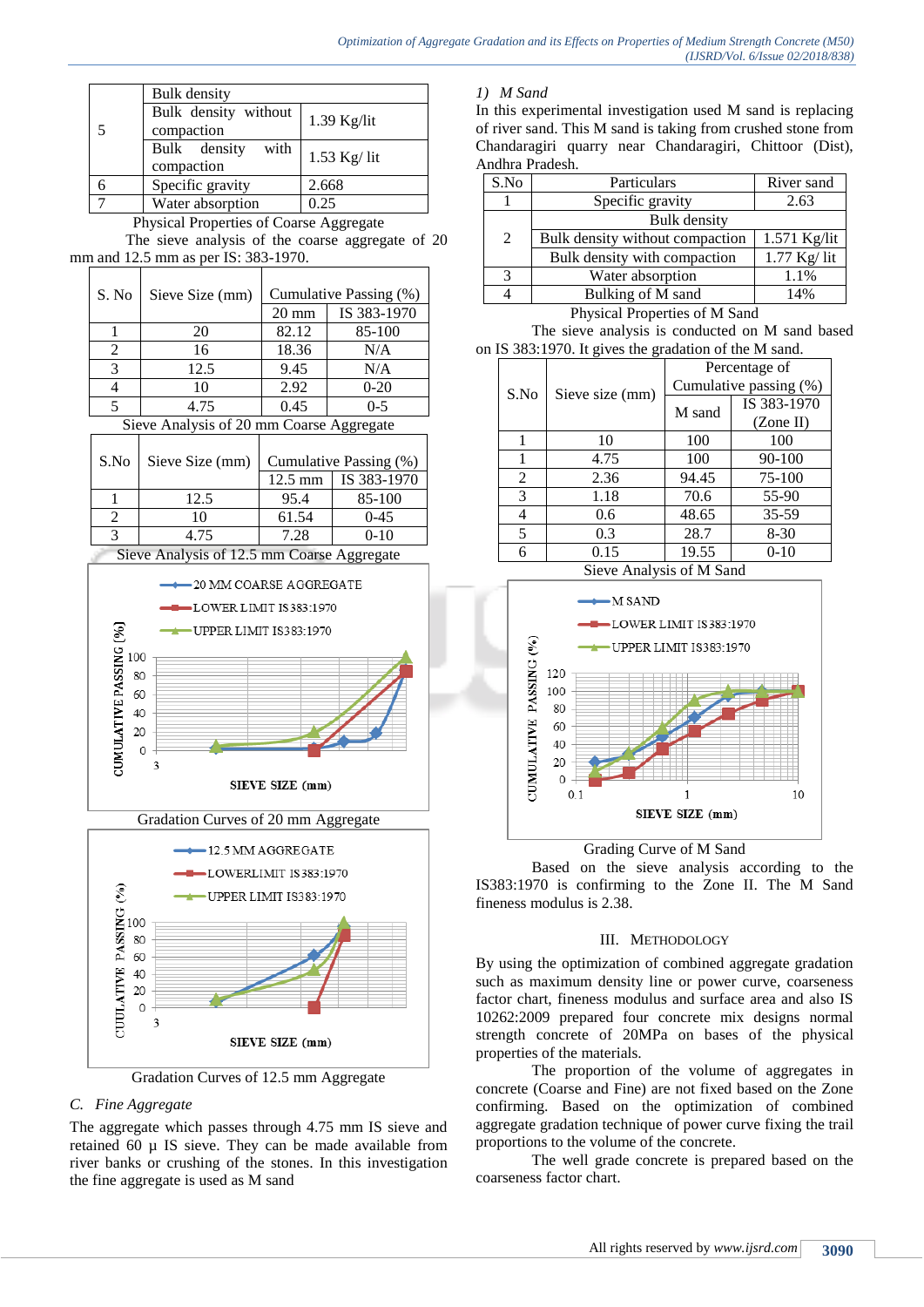# *A. Mix Design*

|    | <b>Stipulation For Proportioning</b> |                                |                    |                                    |                       |  |  |  |  |  |  |  |
|----|--------------------------------------|--------------------------------|--------------------|------------------------------------|-----------------------|--|--|--|--|--|--|--|
|    |                                      | Grade of designation           |                    |                                    | $M_{20}$              |  |  |  |  |  |  |  |
|    |                                      | Type of cement                 |                    | <b>PPC</b>                         |                       |  |  |  |  |  |  |  |
|    |                                      | Max. size of the aggregate     |                    | $20 \text{ mm}$                    |                       |  |  |  |  |  |  |  |
|    |                                      | Min. cement content            |                    |                                    | 320 Kg/m <sup>3</sup> |  |  |  |  |  |  |  |
|    |                                      | Max. cement content            |                    | $\overline{450}$ Kg/m <sup>3</sup> |                       |  |  |  |  |  |  |  |
|    |                                      | Max. water cement ratio        |                    | 0.4                                |                       |  |  |  |  |  |  |  |
|    |                                      |                                |                    | Severe (for reinforced             |                       |  |  |  |  |  |  |  |
|    |                                      | Exposure condition             |                    | concrete)                          |                       |  |  |  |  |  |  |  |
|    |                                      | Method of concrete placing     |                    | Pumping                            |                       |  |  |  |  |  |  |  |
|    |                                      | Type of the aggregates         |                    | Crushed angular                    |                       |  |  |  |  |  |  |  |
|    |                                      |                                |                    | aggregates                         |                       |  |  |  |  |  |  |  |
|    |                                      |                                | Material test data |                                    |                       |  |  |  |  |  |  |  |
|    |                                      | Specific gravity of the cement |                    | 3.15                               |                       |  |  |  |  |  |  |  |
|    |                                      | Specific gravity of water      |                    |                                    |                       |  |  |  |  |  |  |  |
|    |                                      | Specific gravity of the coarse | 2.688              |                                    |                       |  |  |  |  |  |  |  |
|    | Siev                                 |                                |                    |                                    |                       |  |  |  |  |  |  |  |
| S. | e                                    | Aggregat                       | Aggregat           | Combine<br>Aggregat                |                       |  |  |  |  |  |  |  |

| aggregate                    |          |  |  |
|------------------------------|----------|--|--|
| Specific gravity of the fine | 2.65     |  |  |
| aggregate (M Sand)           |          |  |  |
| Water absorption of coarse   | $0.25\%$ |  |  |
| aggregate                    |          |  |  |
| Water absorption             | 1.5%     |  |  |

The combined passing with 0.5 power curve the proportion of aggregate are 0.27 : 0.33 : 0.4, 0.252 : 0.308 : 0.44, 0.235: 0.285 : 0.48 and 0.216 : 0.264 : 0.52 respectively

The combined individual retaining with proportion of aggregate are 0.27 : 0.33 : 0.4, 0.252 : 0.308 : 0.44, 0.235: 0.285 : 0.48 and 0.216 : 0.264 : 0.52 respectively

The coarseness factor charts show the proportion of aggregate are 0.27 : 0.33 : 0.4, 0.252 : 0.308 : 0.44, 0.235: 0.285 : 0.48 and 0.216 : 0.264 : 0.52 respectively.

| S.<br>N<br>$\mathbf{O}$ | Siev<br>e<br>Size<br>mm | Aggregat<br>e 1 20<br>mm | Aggregat<br>e 2 12.5<br>mm | Aggregat<br>e <sub>3</sub><br>$4.75$ mm | Combine<br>d passing<br>(% ) | Combine<br>d<br>retaining<br>(% ) | Individua<br>retaining<br>(% ) | 0.5<br>Powe<br>r<br>curve | Coarsenes<br>s factor | Workabilit<br>y factor |
|-------------------------|-------------------------|--------------------------|----------------------------|-----------------------------------------|------------------------------|-----------------------------------|--------------------------------|---------------------------|-----------------------|------------------------|
|                         | 25                      | 100                      | 100                        | 100                                     | 100.00                       | 0.00                              | $\Omega$                       | 100.0                     |                       |                        |
| 2                       | 20                      | 82.120                   | 100                        | 100                                     | 95.17                        | 4.83                              | 4.83                           | 89.4                      |                       |                        |
| 3                       | 16                      | 18.360                   | 100                        | 100                                     | 77.96                        | 22.04                             | 17.22                          | 80.0                      |                       |                        |
| 4                       | 12.5                    | 9.450                    | 95.4                       | 100                                     | 74.03                        | 25.97                             | 3.92                           | 70.7                      |                       |                        |
| 5                       | 10                      | 2.920                    | 61.54                      | 100                                     | 61.10                        | 38.90                             | 12.94                          | 63.2                      |                       |                        |
| 6                       | 6.3                     | 0.910                    | 14.7                       | 100                                     | 45.10                        | 54.90                             | 16.00                          | 50.2                      | 57.31                 | 32.12                  |
|                         | 4.75                    | 0.450                    | 7.28                       | 100                                     | 42.52                        | 57.48                             | 2.57                           | 43.6                      |                       |                        |
| 8                       | 2.36                    | $\Omega$                 | 0.6                        | 79.8                                    | 32.12                        | 67.88                             | 10.41                          | 30.7                      |                       |                        |
| 9                       | 1.18                    | $\Omega$                 | 0.5                        | 57                                      | 22.97                        | 77.04                             | 9.15                           | 21.7                      |                       |                        |
| 10                      | 0.6                     | $\Omega$                 | $\overline{0}$             | 25.7                                    | 10.28                        | 89.72                             | 12.69                          | 15.5                      |                       |                        |
| 11                      | 0.3                     | $\theta$                 | $\overline{0}$             | 5.6                                     | 2.24                         | 97.76                             | 8.04                           | 11.0                      |                       |                        |
|                         |                         |                          | 12                         |                                         |                              |                                   |                                | 0.15                      |                       |                        |

Combined Aggregate Grading Analysis for Aggregate Proportion 0.27:0.33:0.40 (Fineness Modulus of M Sand is 2.4)

| S.<br>N<br>$\mathbf{O}$ | Siev<br>e<br><b>Size</b><br>(mm | Aggregat<br>e 1 20<br>mm | Aggregat<br>e 2 12.5<br>mm | Aggregat<br>e <sub>3</sub><br>$4.75$ mm | Combine<br>d passing<br>(% ) | Combine<br>d<br>retaining<br>(% ) | Individua<br>retaining<br>(% ) | 0.5<br>Powe<br>r<br>curve | Coarsenes<br>s factor | Workabilit<br>y factor |
|-------------------------|---------------------------------|--------------------------|----------------------------|-----------------------------------------|------------------------------|-----------------------------------|--------------------------------|---------------------------|-----------------------|------------------------|
|                         | 25                              | 100                      | 100                        | 100                                     | 100.00                       | 0.00                              | $\theta$                       | 100.0                     |                       |                        |
| 2                       | 20                              | 82.120                   | 100                        | 100                                     | 95.49                        | 4.51                              | 4.51                           | 89.4                      |                       |                        |
| 3                       | 16                              | 18.360                   | 100                        | 100                                     | 79.43                        | 20.57                             | 16.07                          | 80.0                      |                       |                        |
| 4                       | 12.5                            | 9.450                    | 95.4                       | 100                                     | 75.76                        | 24.24                             | 3.66                           | 70.7                      |                       |                        |
| 5                       | 10                              | 2.920                    | 61.54                      | 100                                     | 63.69                        | 36.31                             | 12.07                          | 63.2                      |                       |                        |
| 6                       | 6.3                             | 0.910                    | 14.7                       | 100                                     | 48.76                        | 51.24                             | 14.93                          | 50.2                      | 56.12                 | 35.30                  |
| 7                       | 4.75                            | 0.450                    | 7.28                       | 100                                     | 46.36                        | 53.64                             | 2.40                           | 43.6                      |                       |                        |
| 8                       | 2.36                            | $\mathbf{0}$             | 0.6                        | 79.8                                    | 35.30                        | 64.70                             | 11.06                          | 30.7                      |                       |                        |
| 9                       | 1.18                            | $\theta$                 | 0.5                        | 57                                      | 25.23                        | 74.77                             | 10.06                          | 21.7                      |                       |                        |
| 10                      | 0.6                             | $\Omega$                 | $\Omega$                   | 25.7                                    | 11.31                        | 88.69                             | 13.93                          | 15.5                      |                       |                        |
| 11                      | 0.3                             | $\theta$                 | $\Omega$                   | 5.6                                     | 2.46                         | 97.54                             | 8.84                           | 11.0                      |                       |                        |
|                         |                                 |                          | 12                         |                                         |                              |                                   |                                | 0.15                      |                       |                        |

Combined Aggregate Grading Analysis for Aggregate Proportion 0.252:0.308:0.44

(Fineness Modulus of M Sand is 2.4)

| IJ. | Siev<br>e<br>Size<br>mm | Aggregat<br>- 20<br>e 1<br>mm | Aggregat<br>e <sub>2</sub><br>12.5<br>mm | Aggregat<br>e <sub>3</sub><br>$4.75$ mm | Combine<br>d passing<br>$(\%)$ | Combine<br>retaining<br>$\frac{9}{6}$ | Individua<br>retaining<br>(96) | 0.5<br>Powe<br>curve | Coarsenes<br>s factor | Workabilit<br>v factor |
|-----|-------------------------|-------------------------------|------------------------------------------|-----------------------------------------|--------------------------------|---------------------------------------|--------------------------------|----------------------|-----------------------|------------------------|
|-----|-------------------------|-------------------------------|------------------------------------------|-----------------------------------------|--------------------------------|---------------------------------------|--------------------------------|----------------------|-----------------------|------------------------|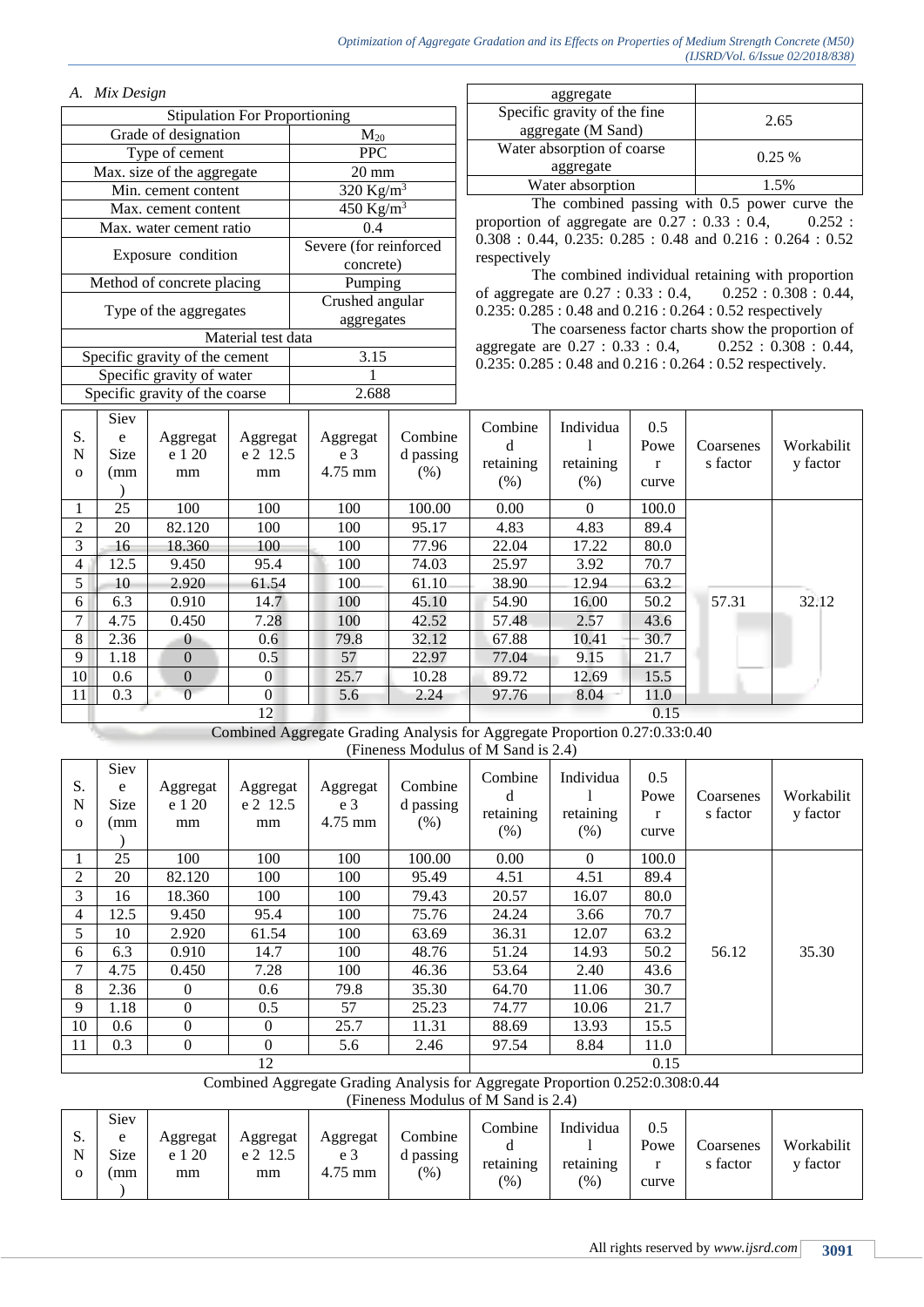#### *Optimization of Aggregate Gradation and its Effects on Properties of Medium Strength Concrete (M50) (IJSRD/Vol. 6/Issue 02/2018/838)*

|    | 25   | 100      | 100      | 100  | 100.00 | 0.00  |       | 100.0 |       |       |
|----|------|----------|----------|------|--------|-------|-------|-------|-------|-------|
| ∍  | 20   | 82.120   | 100      | 100  | 92.16  | 7.84  | 7.84  | 89.4  |       |       |
| 3  | 16   | 18.360   | 100      | 100  | 78.45  | 21.55 | 13.71 | 80.0  |       |       |
| 4  | 12.5 | 9.450    | 95.4     | 100  | 75.31  | 24.69 | 3.13  | 70.7  |       |       |
|    | 10   | 2.920    | 61.54    | 100  | 64.94  | 35.06 | 10.38 | 63.2  |       |       |
| 6  | 6.3  | 0.910    | 14.7     | 100  | 52.09  | 47.91 | 12.84 | 50.2  | 56.98 | 38.46 |
|    | 4.75 | 0.450    | 7.28     | 100  | 50.03  | 49.97 | 2.07  | 43.6  |       |       |
| 8  | 2.36 | $\theta$ | 0.6      | 79.8 | 38.46  | 61.54 | 11.56 | 30.7  |       |       |
| 9  | l.18 | $\Omega$ | 0.5      | 57   | 27.49  | 72.51 | 10.97 | 21.7  |       |       |
| 10 | 0.6  | $\Omega$ | $\Omega$ | 25.7 | 12.34  | 87.66 | 15.16 | 15.5  |       |       |
| 11 | 0.3  | $\Omega$ | $\Omega$ | 5.6  | 2.69   | 97.31 | 9.65  | 11.0  |       |       |
|    |      |          | 12       |      |        |       | 0.15  |       |       |       |

Combined Aggregate Grading Analysis for Aggregate Proportion 0.235:0.285:0.48 (Fineness Modulus of M Sand is 2.4)

| S.<br>N<br>$\Omega$ | Siev<br>e<br>Size<br>(mm | Aggregat<br>e 1 20<br>mm | Aggregat<br>e 2 12.5<br>mm       | Aggregat<br>e <sub>3</sub><br>4.75 mm | Combine<br>d passing<br>(% ) | Combine<br>d<br>retaining<br>(% ) | Individua<br>retaining<br>$(\% )$ | 0.5<br>Powe<br>r<br>curve | Coarsenes<br>s factor | Workabilit<br>y factor |
|---------------------|--------------------------|--------------------------|----------------------------------|---------------------------------------|------------------------------|-----------------------------------|-----------------------------------|---------------------------|-----------------------|------------------------|
|                     | 25                       | 100                      | 100                              | 100                                   | 100.00                       | 0.00                              | $\Omega$                          | 100.0                     |                       |                        |
| $\overline{c}$      | 20                       | 82.120                   | 100                              | 100                                   | 96.14                        | 3.86                              | 3.86                              | 89.4                      |                       |                        |
| 3                   | 16                       | 18.360                   | 100                              | 100                                   | 82.37                        | 17.63                             | 13.77                             | 80.0                      |                       |                        |
| 4                   | 12.5                     | 9.450                    | 95.4                             | 100                                   | 79.23                        | 20.77                             | 3.14                              | 70.7                      |                       |                        |
| 5.                  | 10                       | 2.920                    | 61.54                            | 100                                   | 68.88                        | 31.12                             | 10.35                             | 63.2                      |                       |                        |
| 6                   | 6.3                      | 0.910                    | 14.7                             | 100                                   | 56.08                        | 43.92                             | 12.80                             | 50.2                      | 53.34                 | 41.65                  |
| 7                   | 4.75                     | 0.450                    | 7.28                             | 100                                   | 54.02                        | 45.98                             | 2.06                              | 43.6                      |                       |                        |
| 8                   | 2.36                     | $\theta$                 | 0.6                              | 79.8                                  | 41.65                        | 58.35                             | 12.36                             | 30.7                      |                       |                        |
| 9                   | 1.18                     | $\overline{0}$           | 0.5                              | 57                                    | 29.77                        | 70.23                             | 11.88                             | 21.7                      |                       |                        |
| 10                  | 0.6                      | $\theta$                 | $\overline{0}$                   | 25.7                                  | 13.36                        | 86.64                             | 16.41                             | 15.5                      |                       |                        |
| 11                  | 0.3                      | $\theta$                 | $\theta$                         | 5.6                                   | 2.91                         | 97.09                             | 10.45                             | 11.0                      |                       |                        |
| 12                  | 0.15                     | $\Omega$                 | $\Omega$                         | 1.4                                   | 0.73                         | 99.27                             | 2.18                              | 7.7                       |                       |                        |
|                     |                          |                          | <b>Combined Fineness Modulus</b> |                                       |                              |                                   |                                   | 5.7                       |                       |                        |

Combined Aggregate Grading Analysis for Aggregate Proportion 0.216:0.264:0.52 (Fineness Modulus of M Sand is 2.4)



Combined Passing With 0.5 Power Curve for Aggregate Proportion 0.27:0.30:0.40 (Fineness Modulus of M Sand is 2.4)



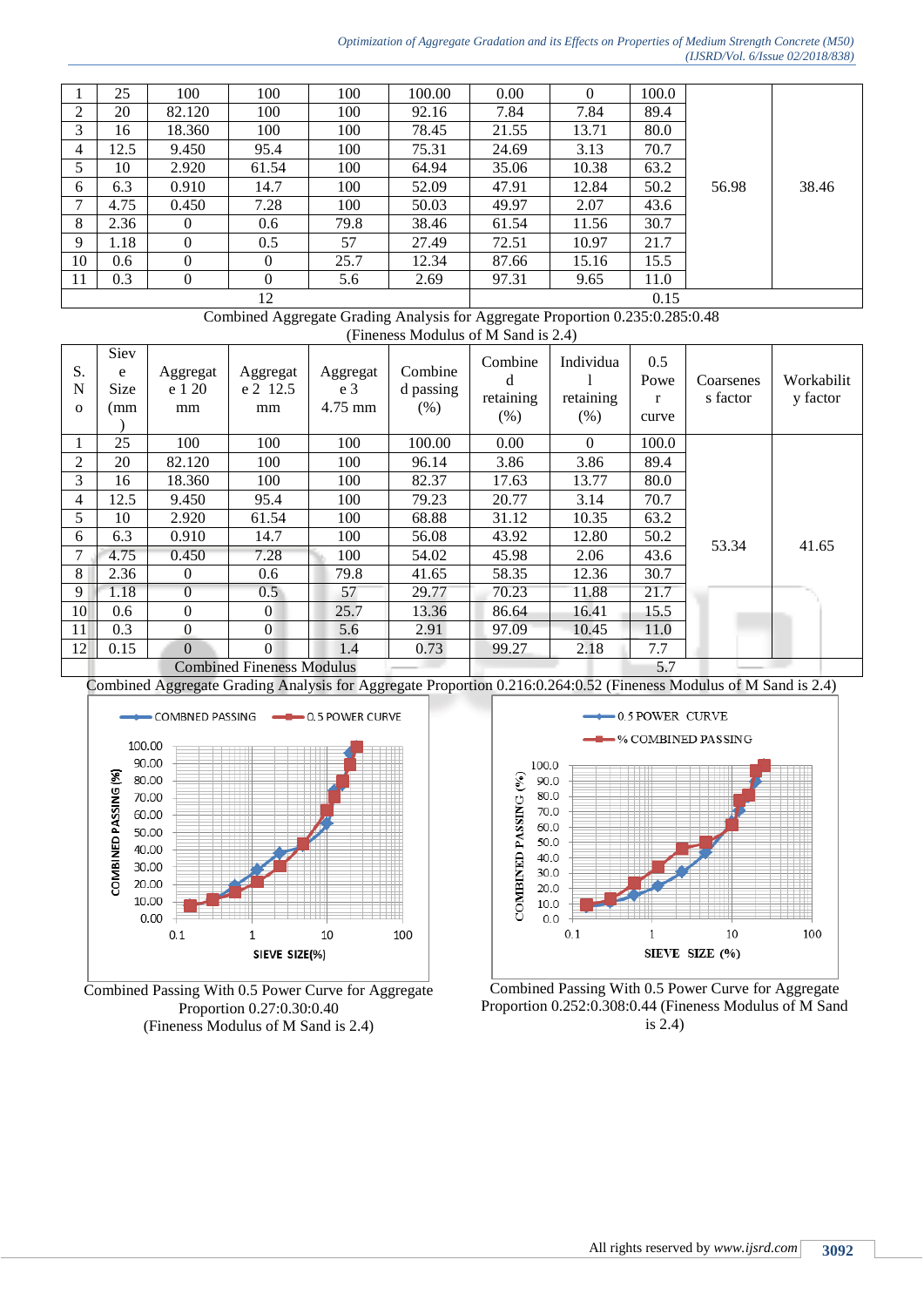

Combined Passing With 0.5 Power Curve for Aggregate Proportion 0.234:0.286:0.48 (Fineness Modulus of M Sand is 2.4)



Combined Passing with 0.5 Power Curve for Aggregate Proportion 0.216:0.264:0.52 (Fineness Modulus of M Sand is 2.4)



Combined Individual Retaining Curve for Aggregate Proportion 0.27:0.33:0.40 (Fineness Modulus of M Sand is 2.4)



Combined Individual Retaining Curve for Aggregate Proportion 0.252:0.308:0.44 (Fineness Modulus of M Sand



Combined Individual Retaining Curve for Aggregate Proportion 0.235:0.285:0.48 (Fineness Modulus of M Sand is 2.4)



Combined Individual Retaining Curve for Aggregate Proportion 0.216:0.264:0.52 (Fineness Modulus of M Sand is 2.4)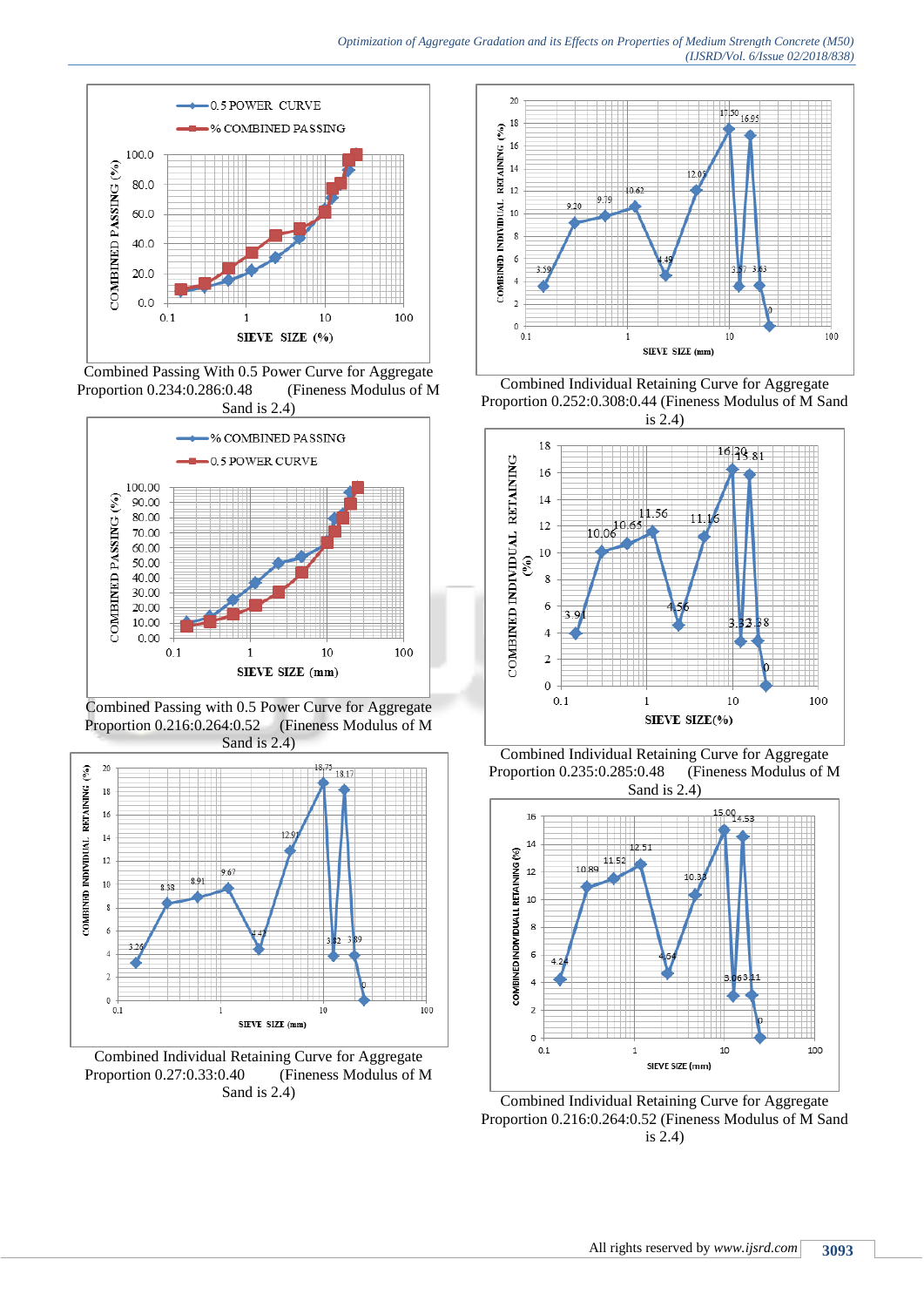

Coarseness Factor Chart (Fineness Modulus of M Sand is 2.4)

#### *B. Mix Proportion*

| S.No | $%$ of | Cement   | Water              | <b>SP</b>          | 20 Mm Aggregate | 12.5 Mm            | Fine Aggregate | W/C Ratio |  |
|------|--------|----------|--------------------|--------------------|-----------------|--------------------|----------------|-----------|--|
|      | M Sand | $Kg/m^3$ | lit/m <sup>3</sup> | lit/m <sup>3</sup> | $Kg/m^3$        | Aggregate $Kg/m^3$ | $Kg/m^3$       |           |  |
|      | 40%    | 417      |                    | ⌒                  | 492             | 601.41             | 718.68         |           |  |
|      | 44%    |          | 167                |                    | 459.2           | 561.32             | 790.55         | 0.4       |  |
|      | 48%    |          |                    |                    | 428.23          | 519.32             | 862.42         |           |  |
|      | 52%    |          |                    |                    | 393.65          | 481.13             | 934.28         |           |  |

#### IV. RESULTS & DISCUSSIONS

The results of the tests conducted on fresh concrete and hardened concrete. The tests conducted on fresh concrete are slump test and bulk density of concrete and the tests conducted on hardened concrete are destructive test as well as non-destructive tests, such as compressive strength, Rebound hammer, ultrasonic pulse velocity respectively.

## *A. Slump Test*

Slump for Different Percentages of the Sand for Concrete Mix of 2.4 Fineness Modulus of M Sand



Slump Curve for Different Percentages of the Sand for Concrete Mix

# *B. Bulk Density of Concrete*

| S. No | Sand $(\%)$ | Bulk density of concrete (Kg/lit) |
|-------|-------------|-----------------------------------|
|       |             | 2.65                              |
|       |             | 2.51                              |
|       |             |                                   |
|       |             |                                   |

Bulk density of concrete for Different Percentages of the Sand for Concrete Mix

#### *C. Compressive Strength*

| S.No | Sand $(\%)$ | 7 Days Compressive Strength $(N/mm2)$ |
|------|-------------|---------------------------------------|
|      |             |                                       |
|      |             | 36.22                                 |
|      |             | 35.46                                 |
|      |             | 34.13                                 |

7 Days Compressive Strength for M Sand\

| S.No | Sand $(\%)$ | 28 Days Compressive Strength (N/mm <sup>2</sup> ) |
|------|-------------|---------------------------------------------------|
|      |             | 57.41                                             |
|      | 14          | 52.77                                             |
|      | 48          | 52.09                                             |
|      | こつ          | 50.59                                             |

28 Days Compressive Strength for M Sand



7 Days Compressive Strength for 2.4 Fineness Modulus of M Sand